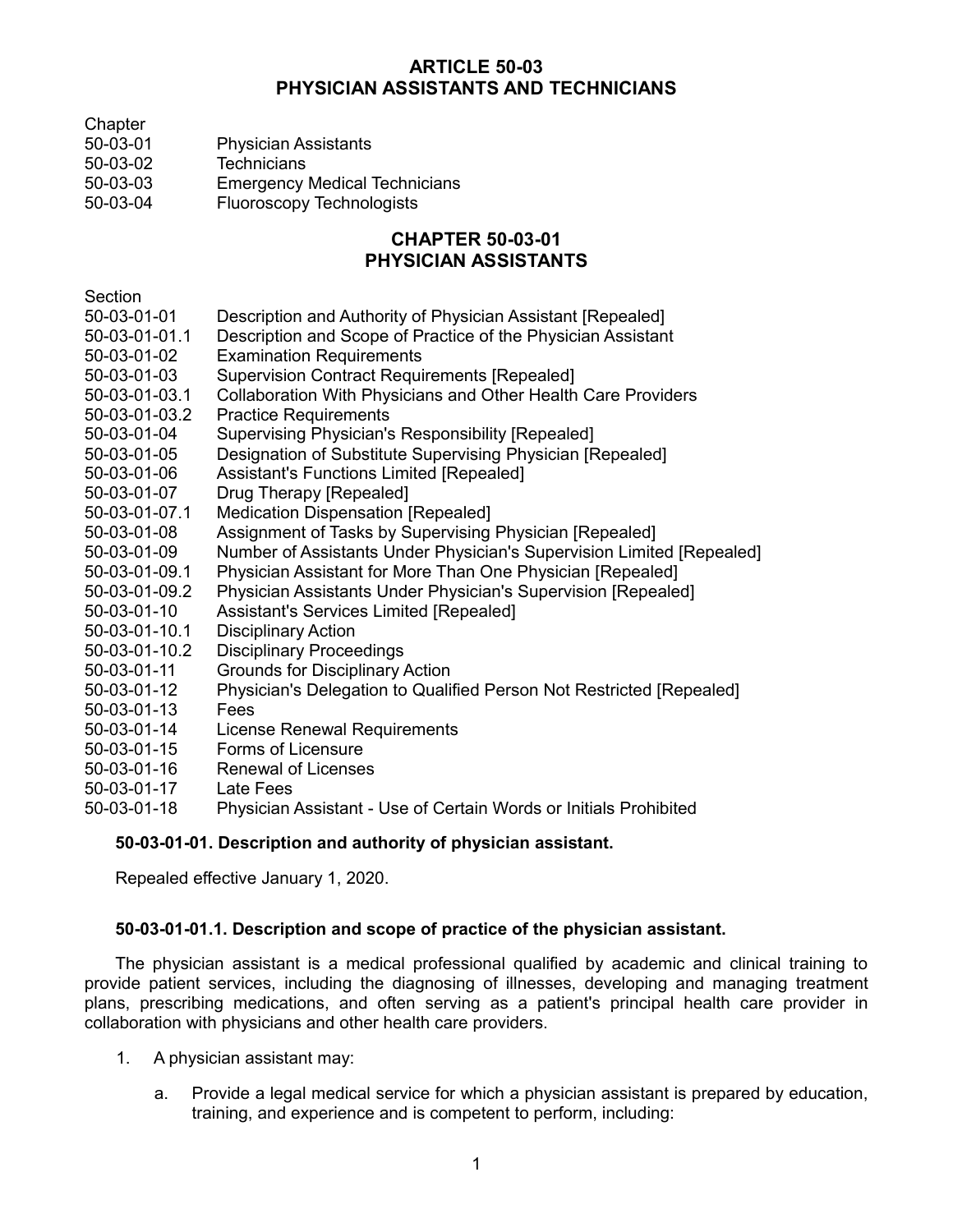- (1) Obtaining and performing a comprehensive health history and physical examination;
- (2) Evaluating, diagnosing, managing, and providing medical treatment;
- (3) Ordering and evaluating a diagnostic study and therapeutic procedure;
- (4) Performing a diagnostic study or therapeutic procedure not involving the use of medical imaging as defined in North Dakota Century Code section 43-62-01 or radiation therapy as defined in North Dakota Century Code section 43-62-01;
- (5) Performing limited sonography on a focused imaging target to assess specific and limited information about a patient's medical condition or to provide real-time visual guidance for another procedure;
- (6) Educating a patient on health promotion and disease prevention;
- (7) Providing consultation upon request; and
- (8) Writing a medical order;
- b. Obtain informed consent;
- c. Supervise, delegate, and assign therapeutic and diagnostic measures not involving the use of medical imaging as defined in North Dakota Century Code section 43-62-01 or radiation therapy as defined in North Dakota Century Code section 43-62-01 to licensed or unlicensed personnel;
- d. Certify the health or disability of a patient as required by any local, state, or federal program;
- e. Authenticate any document with the signature, certification, stamp, verification, affidavit, or endorsement of the physician assistant if the document may be authenticated by the signature, certification, stamp, verification, affidavit, or endorsement of a physician; and
- f. Pronounce death.
- 2. A physician assistant:
	- a. May prescribe, dispense, administer, and procure drugs and medical devices;
	- b. May plan and initiate a therapeutic regimen that includes ordering and prescribing nonpharmacological interventions, including durable medical equipment, nutrition, blood and blood products, and diagnostic support services, including home health care, hospice, and physical and occupational therapy;
	- c. May prescribe and dispense schedule II through V substances as designated by the federal drug enforcement administration and all legend drugs;
	- d. May not dispense a drug, unless pharmacy services are not reasonably available, dispensing is in the best interest of the patient, or an emergency exists;
	- e. May request, receive, and sign for a professional sample, and may distribute a professional sample to a patient; and
	- f. If prescribing or dispensing a controlled substance, shall register with the federal drug enforcement administration and shall comply with appropriate state and federal laws.

**History:** Effective January 1, 2020. **General Authority:** NDCC 43-17-02.1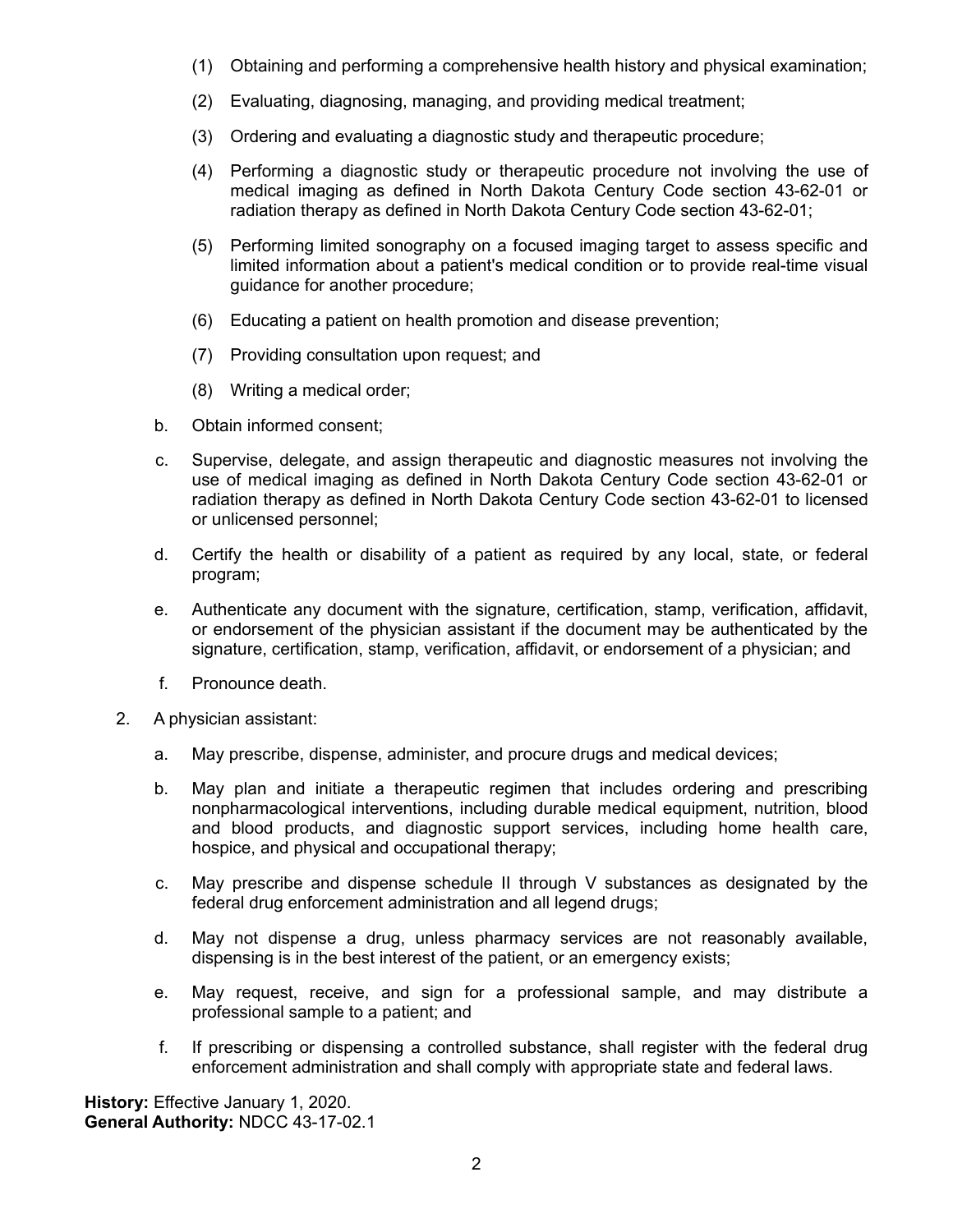#### **50-03-01-02. Examination requirements.**

No individual may be licensed as a physician assistant without passing the certifying examination of the national commission on certification of physician assistants or other certifying examinations approved by the North Dakota board of medicine.

**History:** Amended effective July 1, 1988; November 1, 1993; January 1, 2020. **General Authority:** NDCC 43-17 **Law Implemented:** NDCC 43-17-02.1

#### **50-03-01-03. Supervision contract requirements.**

Repealed effective January 1, 2020.

### **50-03-01-03.1. Collaboration with physicians and other health care providers.**

A physician assistant shall collaborate with, consult with, or refer to the appropriate member of the health care team as indicated by the condition of the patient, the education, experience, and competence of the physician assistant, and the standard of care. The degree of collaboration must be determined at the practice which may include decisions made by the employer, group, hospital service, and the credentialing and privileging systems of a licensed facility. A physician assistant is responsible for the care provided by that physician assistant and a written agreement is not required.

**History:** Effective January 1, 2020. **General Authority:** NDCC 43-17-02.1 **Law Implemented:** NDCC 43-17-02.1

#### **50-03-01-03.2. Practice requirements.**

A physician assistant shall practice at a:

- 1. Licensed health care facility;
- 2. Facility with a credentialing and privileging system;
- 3. Physician-owned facility or practice; or
- 4. Facility or practice approved by the board. If a physician assistant has less than four thousand hours of practice experience and seeks to practice at a facility or practice that is not a licensed health care facility, a facility with a credentialing and privileging system, or a physician-owned facility or practice, the physician assistant must execute a written collaborative agreement with a physician that describes how collaboration with that physician will occur and provide it to the board upon request.

A physician assistant shall comply with any privileging and credentialing systems at the facility at which the physician assistant practices.

**History:** Effective January 1, 2020. **General Authority:** NDCC 43-17-02.1 **Law Implemented:** NDCC 43-17-02.1

### **50-03-01-04. Supervising physician's responsibility.**

Repealed effective January 1, 2020.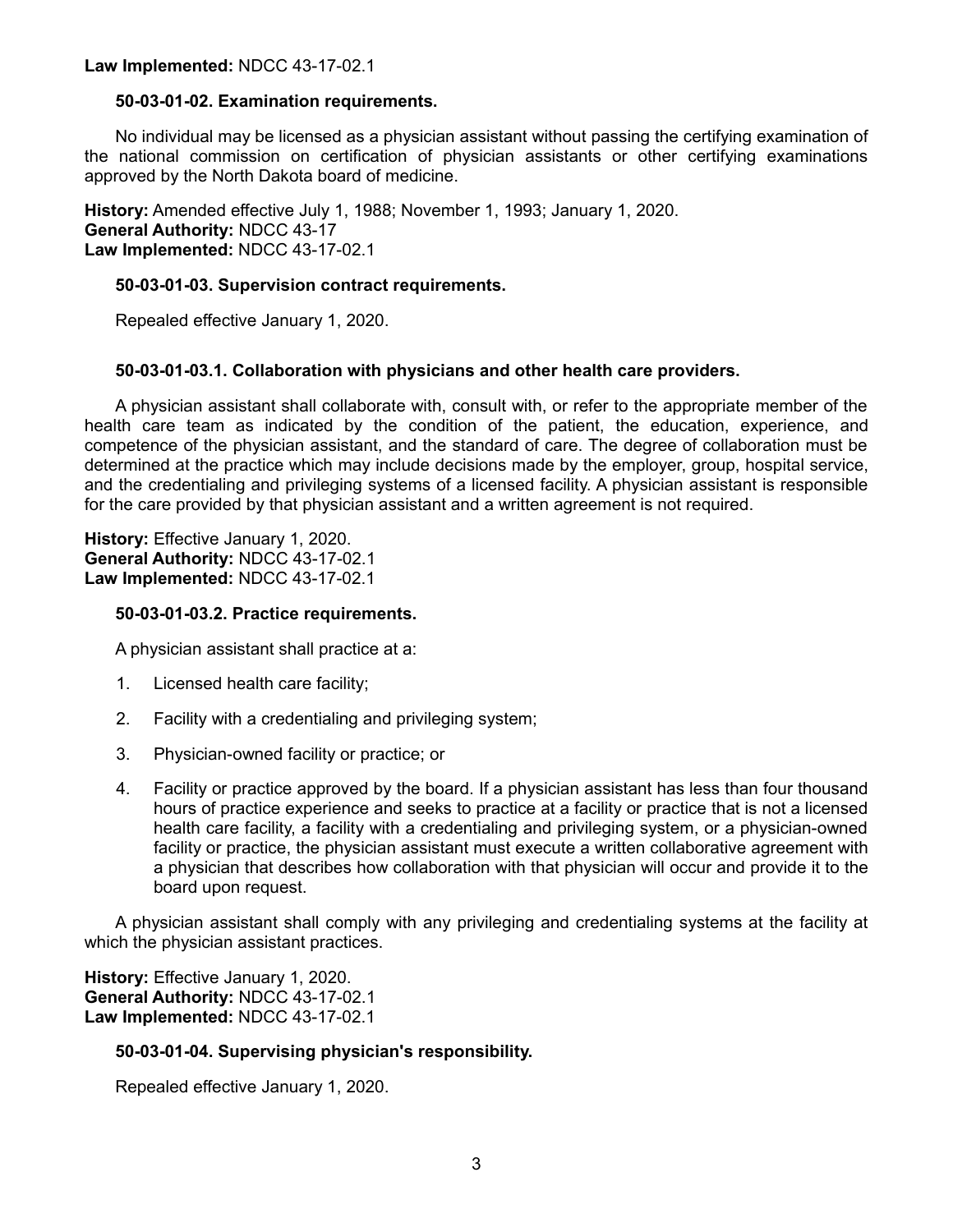# **50-03-01-05. Designation of substitute supervising physician.**

Repealed effective January 1, 2020.

# **50-03-01-06. Assistant's functions limited.**

Repealed effective January 1, 2020.

### **50-03-01-07. Drug therapy.**

Repealed effective January 1, 2010.

# **50-03-01-07.1. Medication dispensation.**

Repealed effective January 1, 2020.

# **50-03-01-08. Assignment of tasks by supervising physician.**

Repealed effective July 1, 1988.

### **50-03-01-09. Number of assistants under physician's supervision limited.**

Repealed effective January 1, 2010.

### **50-03-01-09.1. Physician assistant for more than one physician.**

Repealed effective January 1, 2020.

### **50-03-01-09.2. Physician assistants under physician's supervision.**

Repealed effective January 1, 2020.

### **50-03-01-10. Assistant's services limited.**

Repealed effective July 1, 1988.

### **50-03-01-10.1. Disciplinary action.**

The board is authorized to take disciplinary action against a licensed physician assistant by any one or more of the following means, as it may find appropriate:

- 1. Revocation of license.
- 2. Suspension of license.
- 3. Probation.
- 4. Imposition of stipulations, limitations, or conditions relating to the duties of a physician assistant.
- 5. Letter of censure.
- 6. Require the licensee to provide free public or charitable service for a defined period.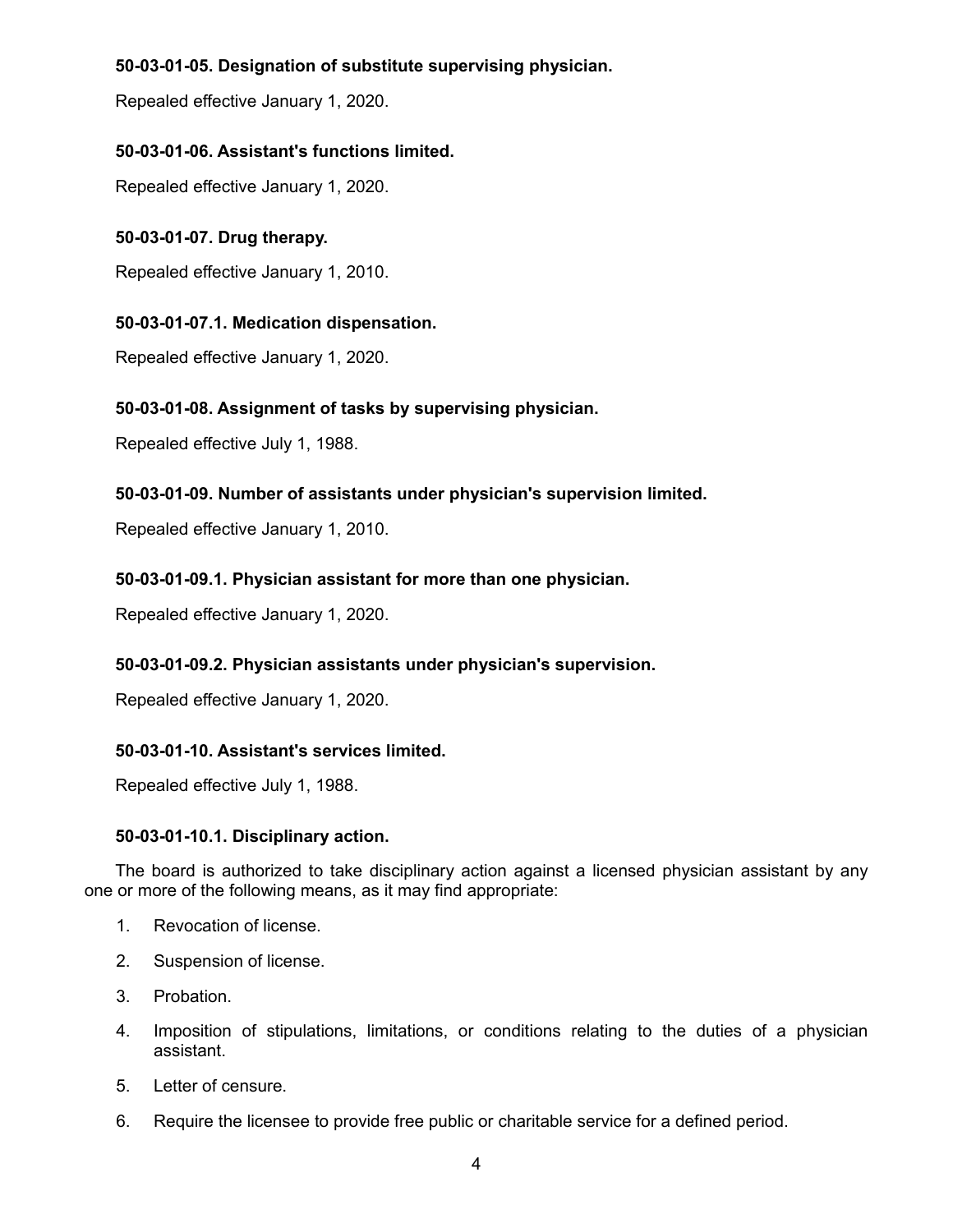7. Impose fines, not to exceed five thousand dollars for any single disciplinary action. Any fines collected by the North Dakota board of medicine must be deposited in the state general fund.

**History:** Effective August 1, 2002; amended effective October 17, 2002. **General Authority:** NDCC 28-32-02 **Law Implemented:** NDCC 43-17-02(10)

#### **50-03-01-10.2. Disciplinary proceedings.**

In any order or decision issued by the board in resolution of a disciplinary proceeding in which disciplinary action is imposed against a physician assistant, the board may direct any physician assistant to pay the board a sum not to exceed the reasonable and actual costs, including reasonable attorney's fees, incurred by the board and its investigative panels of the board in the investigation and prosecution of the case. If applicable, the physician's or physician assistant's license may be suspended until the costs are paid to the board. A physician assistant may challenge the reasonableness of any cost item in a hearing under North Dakota Century Code chapter 28-32 before an administrative law judge. The administrative law judge may approve, deny, or modify any cost item, and the determination of the judge is final. The hearing must occur before the physician assistant's license may be suspended for nonpayment.

**History:** Effective January 1, 2020. **General Authority:** NDCC 28-32-02 **Law Implemented:** NDCC 43-17-31.1

#### **50-03-01-11. Grounds for disciplinary action.**

The board may deny an application for licensure or may take disciplinary action against a physician assistant upon any of the following grounds:

- 1. Failing to demonstrate the qualifications for licensure under this act or the regulations of the board.
- 2. Soliciting or receiving any form of compensation from any person other than the physician assistant's employer or third-party payer for services performed as a physician assistant.
- 3. The use of any false, fraudulent, or forged statement or document or the use of any fraudulent, deceitful, dishonest, or immoral practice in connection with any of the licensing requirements.
- 4. The making of false or misleading statements about the physician assistant's skill or the efficacy of any medicine, treatment, or remedy.
- 5. The conviction of any misdemeanor, determined by the board to have a direct bearing upon a person's ability to serve the public as a physician assistant, or any felony. A license may not be withheld contrary to the provisions of North Dakota Century Code chapter 12.1-33.
- 6. The habitual or excessive use of intoxicants or drugs.
- 7. Physical or mental disability materially affecting the ability to perform the duties of a physician assistant in a competent manner.
- 8. Aiding or abetting the practice of medicine by a person not licensed by the board or by an incompetent or impaired person.
- 9. Gross negligence in the performance of the person's duties as a physician assistant.
- 10. Manifest incapacity or incompetence to perform as a physician assistant.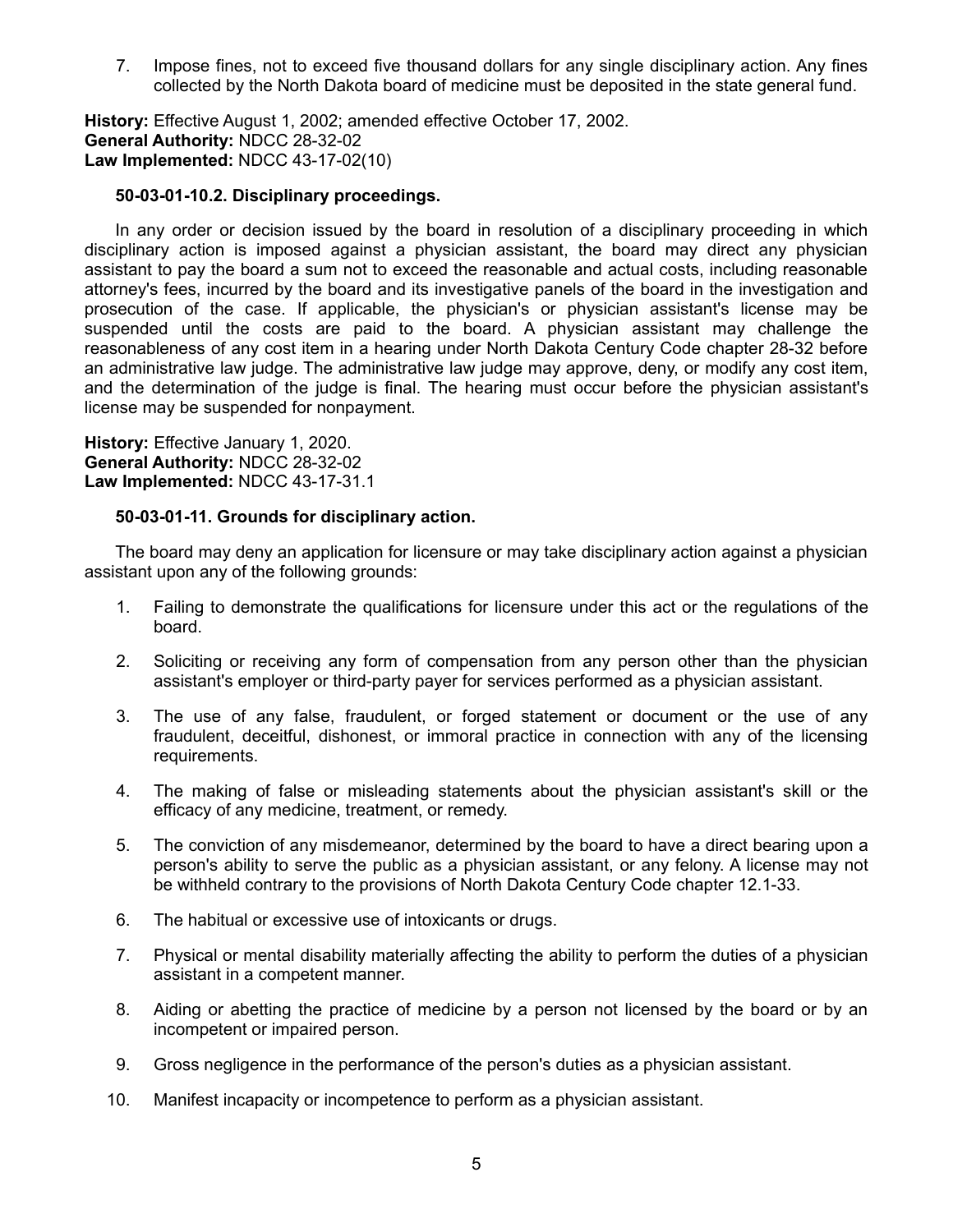- 11. The willful or negligent violation of the confidentiality between physician assistant and patient, except as required by law.
- 12. The performance of any dishonorable, unethical, or unprofessional conduct.
- 13. Obtaining any fee by fraud, deceit, or misrepresentation.
- 14. The violation of any provision of a physician assistant practice act or the rules and regulations of the board, or any action, stipulation, condition, or agreement imposed by the board or its investigative panels.
- 15. Representing himself or herself to be a physician.
- 16. The advertising of the person's services as a physician assistant in an untrue or deceptive manner.
- 17. Sexual abuse, misconduct, or exploitation related to the licensee's performance of the licensee's duties as a physician assistant.
- 18. The prescription, sale, administration, distribution, or gift of any drug legally classified as a controlled substance or as an addictive or dangerous drug for other than medically accepted therapeutic purposes.
- 19. The failure to comply with the reporting requirements of North Dakota Century Code section 43-17.1-05.1.
- 20. A continued pattern of inappropriate care as a physician assistant.
- 21. The use of any false, fraudulent, or deceptive statement in any document connected with the performance of the person's duties as a physician assistant.
- 22. The prescribing, selling, administering, distributing, or giving to oneself or to one's spouse or child any drug legally classified as a controlled substance or recognized as an addictive or dangerous drug.
- 23. The violation of any state or federal statute or regulation relating to controlled substances.
- 24. The imposition by another state or jurisdiction of disciplinary action against a license or other authorization to perform duties as a physician assistant based upon acts or conduct by the physician assistant that would constitute grounds for disciplinary action as set forth in this section. A certified copy of the record of the action taken by the other state or jurisdiction is conclusive evidence of that action.
- 25. The lack of appropriate documentation in medical records for diagnosis, testing, and treatment of patients.
- 26. The failure to furnish the board or the investigative panel, their investigators or representatives, information legally requested by the board or the investigative panel.
- 27. Noncompliance with the physician health program established under North Dakota Century Code chapter 43-17.3.

**History:** Amended effective July 1, 1988; November 1, 1993; April 1, 1996; October 1, 1999; August 1, 2002; January 1, 2020. **General Authority:** NDCC 43-17-13 **Law Implemented:** NDCC 43-17-02(10)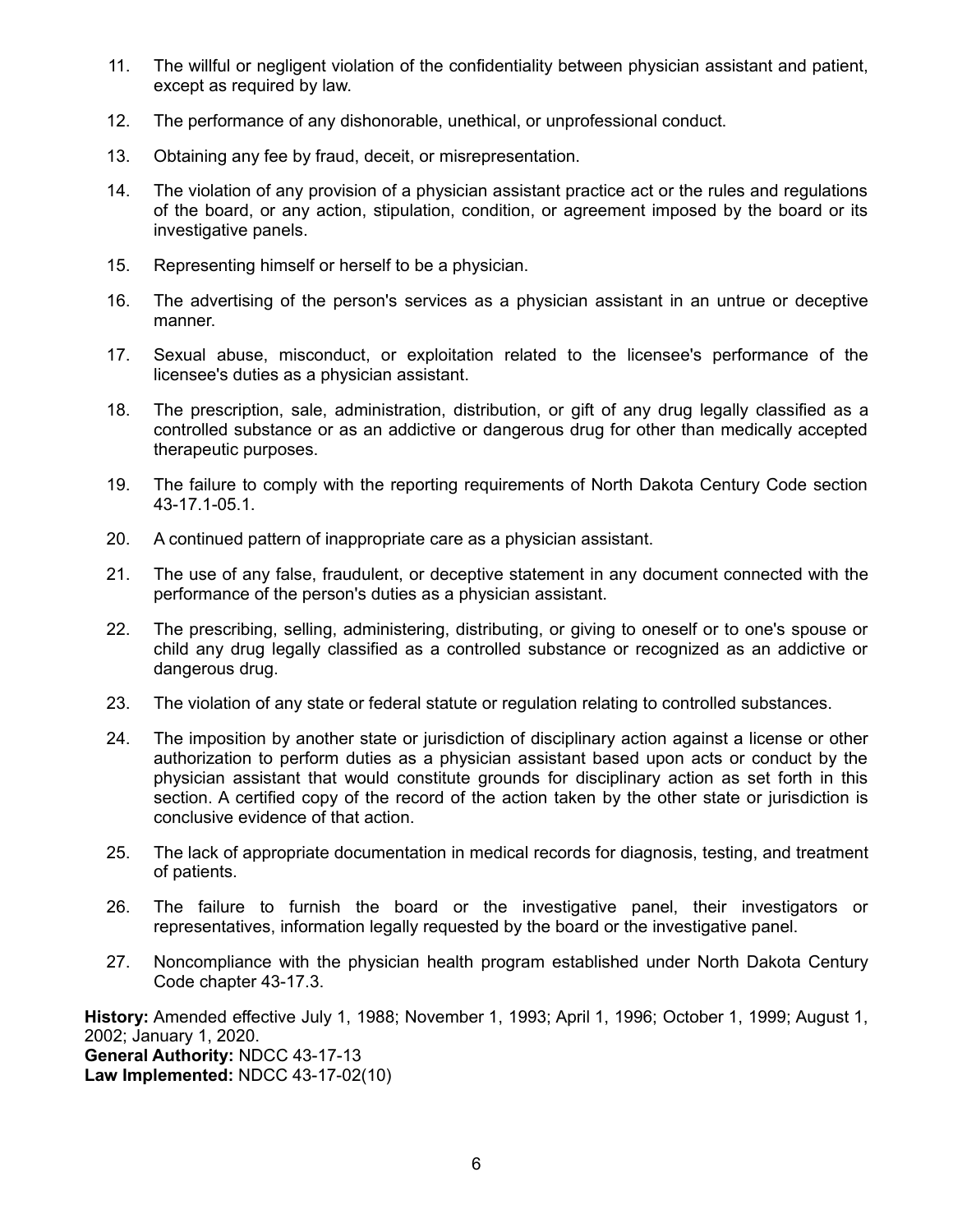### **50-03-01-12. Physician's delegation to qualified person not restricted.**

Repealed effective April 1, 1999.

### **50-03-01-13. Fees.**

The fee for initial licensure of a physician assistant is fifty dollars. The annual renewal fee is fifty dollars. The fee for a change in practice location is twenty-five dollars.

**History:** Effective July 1, 1988; amended effective November 1, 1993; December 1, 1996; October 1, 1999; January 1, 2020. **General Authority:** NDCC 43-17-13 **Law Implemented:** NDCC 43-17-02(10)

#### **50-03-01-14. License renewal requirements.**

Every second year after the initial certification of a physician assistant, the physician assistant's license renewal application must be accompanied with evidence of the successful completion of one hundred hours of continued education for physician assistants as verified by current certification by the national commission on certification of physician assistants or other certifying entity approved by the board.

**History:** Effective August 1, 1989; amended effective November 1, 1993; October 1, 1999; July 1, 2013; January 1, 2020.

**General Authority:** NDCC 28-32-02 **Law Implemented:** NDCC 43-17-02(9)

#### **50-03-01-15. Forms of licensure.**

The North Dakota board of medicine may recognize the following forms of licensure for a physician assistant and may issue licenses accordingly:

- 1. Permanent licensure which will continue in effect so long as the physician assistant meets all requirements of the board.
- 2. Locum tenens permit which may be issued for a period not to exceed three months.

**History:** Effective July 1, 1994; October 1, 1999. **General Authority:** NDCC 43-17-13 **Law Implemented:** NDCC 43-17-02(10)

### **50-03-01-16. Renewal of licenses.**

Provided that all renewal requirements are deemed by the board to be met, a physician assistant who applies for renewal of a physician assistant license within thirty-one days of the expiration date of that license shall be granted a license with an effective date of the first day following expiration of the physician assistant's license. Nothing in this rule shall be construed to affect the board's ability to impose statutory fines or other disciplinary action against a physician assistant for failing to renew a license prior to its expiration date or for practicing with an expired license.

**History:** Effective October 1, 2011. **General Authority:** NDCC 43-17-07.1 **Law Implemented:** NDCC 43-17-02(9)